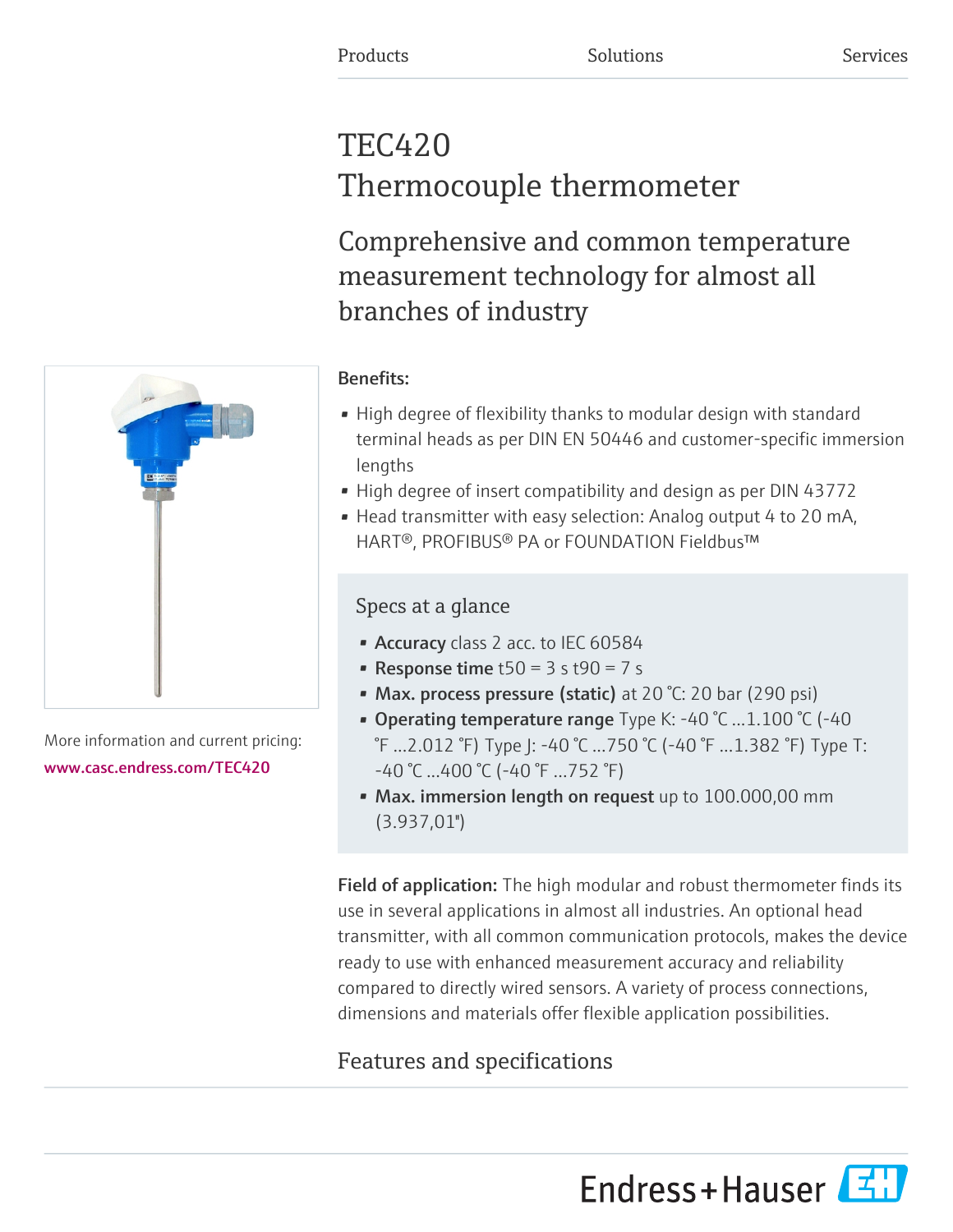#### Thermometer Measuring principle

Thermocouple

Characteristic / Application

metric style modular temperature assembly suitable for hazardous areas process connection as compression fitting without neck

Thermowell / protection tube without (not intended to use with thermowell)

Insert / probe mineral insulated (MI), flexible

Outer diameter protection tube / Insert 6,0 mm (0,24'')

Max. immersion length on request up to 100.000,00 mm (3.937,01")

Material protection tube/ thermowell 1.4401 (316) Alloy 600 (2.4816)

Process connection

depending on configuration

#### Operating temperature range

Type K: -40 °C ...1.100 °C (-40 °F ...2.012 °F) Type J: -40 °C ...750 °C (-40 °F ...1.382 °F) Type T: -40 °C ...400 °C (-40 °F ...752 °F)